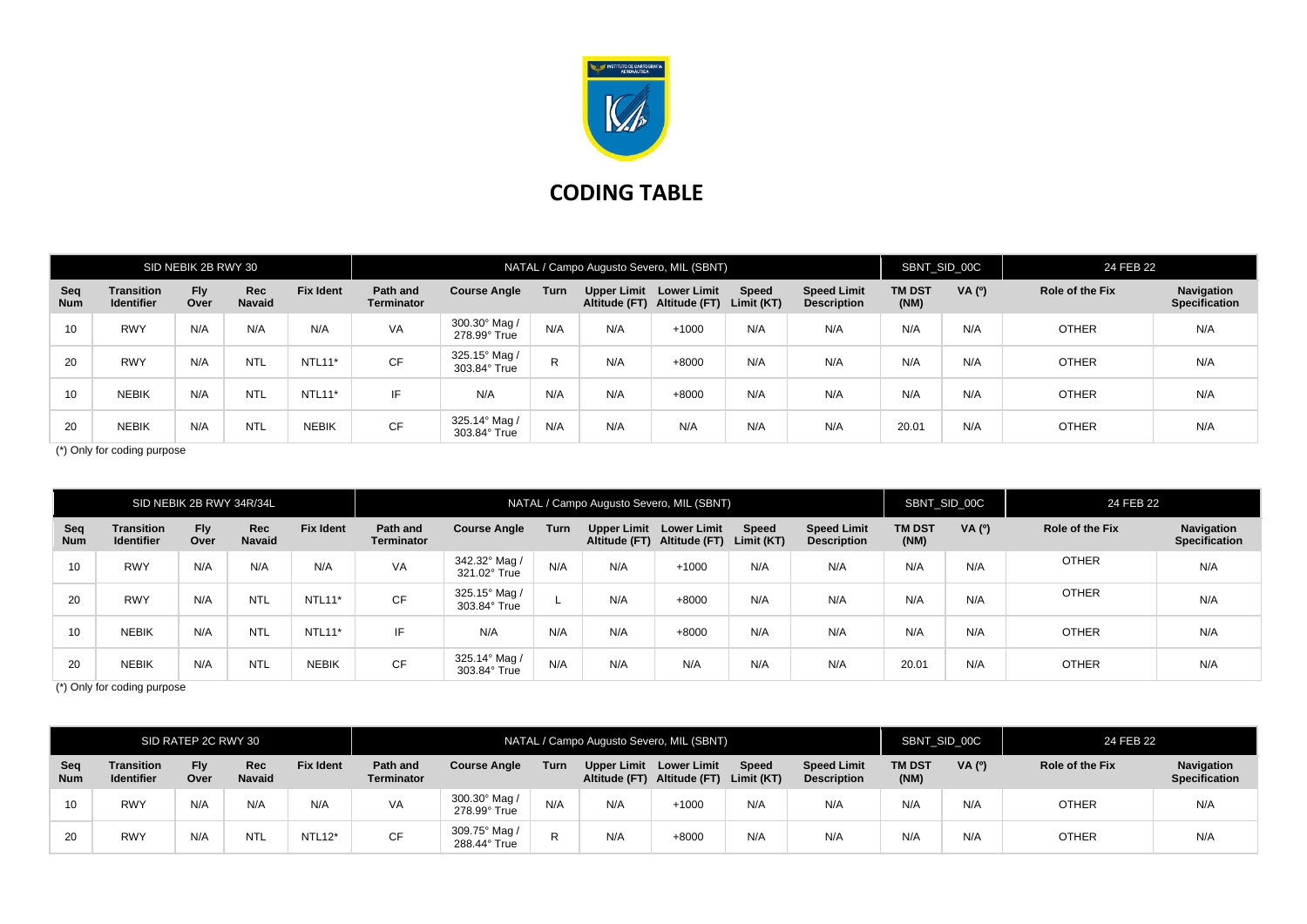| <b>RATEP</b> | N/A | <b>NTL</b> | $NTL12*$     |                 | N/A                         | N/A | N/A | ⊦8000 | N/A | N/A | N/A  | N/A | <b>OTHER</b> | N/A |
|--------------|-----|------------|--------------|-----------------|-----------------------------|-----|-----|-------|-----|-----|------|-----|--------------|-----|
| <b>RATEF</b> | N/A | <b>NTL</b> | <b>RATEP</b> | $\sim$ $-$<br>◡ | 309.75° Mag<br>288.44° True | N/A | N/A | N/A   | N/A | N/A | 20.0 | N/A | <b>OTHER</b> | N/A |

(\*) Only for coding purpose

| SID RATEP 2C RWY 34R/34L |                                        |                    |                      |                  |                               |                               |      |             | NATAL / Campo Augusto Severo, MIL (SBNT)   |                            |                                          | SBNT SID 00C          |        | 24 FEB 22              |                                    |
|--------------------------|----------------------------------------|--------------------|----------------------|------------------|-------------------------------|-------------------------------|------|-------------|--------------------------------------------|----------------------------|------------------------------------------|-----------------------|--------|------------------------|------------------------------------|
| Seq<br><b>Num</b>        | <b>Transition</b><br><b>Identifier</b> | <b>Fly</b><br>Over | <b>Rec</b><br>Navaid | <b>Fix Ident</b> | Path and<br><b>Terminator</b> | <b>Course Angle</b>           | Turn | Upper Limit | Lower Limit<br>Altitude (FT) Altitude (FT) | <b>Speed</b><br>Limit (KT) | <b>Speed Limit</b><br><b>Description</b> | <b>TM DST</b><br>(NM) | VA (0) | <b>Role of the Fix</b> | Navigation<br><b>Specification</b> |
| 10                       | <b>RWY</b>                             | N/A                | N/A                  | N/A              | VA                            | 342.32° Mag /<br>321.02° True | N/A  | N/A         | $+1000$                                    | N/A                        | N/A                                      | N/A                   | N/A    | <b>OTHER</b>           | N/A                                |
| 20                       | <b>RWY</b>                             | $\sim$             | <b>NTL</b>           | NTL12*           | <b>CF</b>                     | 309.75° Mag /<br>288.44° True |      | N/A         | $+8000$                                    | N/A                        | N/A                                      | N/A                   | N/A    | <b>OTHER</b>           | N/A                                |
| 10                       | <b>RATEP</b>                           | N/A                | <b>NTL</b>           | NTL12*           | IF                            | N/A                           | N/A  | N/A         | $+8000$                                    | N/A                        | N/A                                      | N/A                   | N/A    | <b>OTHER</b>           | N/A                                |
| 20                       | <b>RATEP</b>                           | $\sim$             | <b>NTL</b>           | <b>RATEP</b>     | <b>CF</b>                     | 309.75° Mag /<br>288.44° True | N/A  | N/A         | N/A                                        | N/A                        | N/A                                      | 20.01                 | N/A    | <b>OTHER</b>           | N/A                                |

(\*) Only for coding purpose